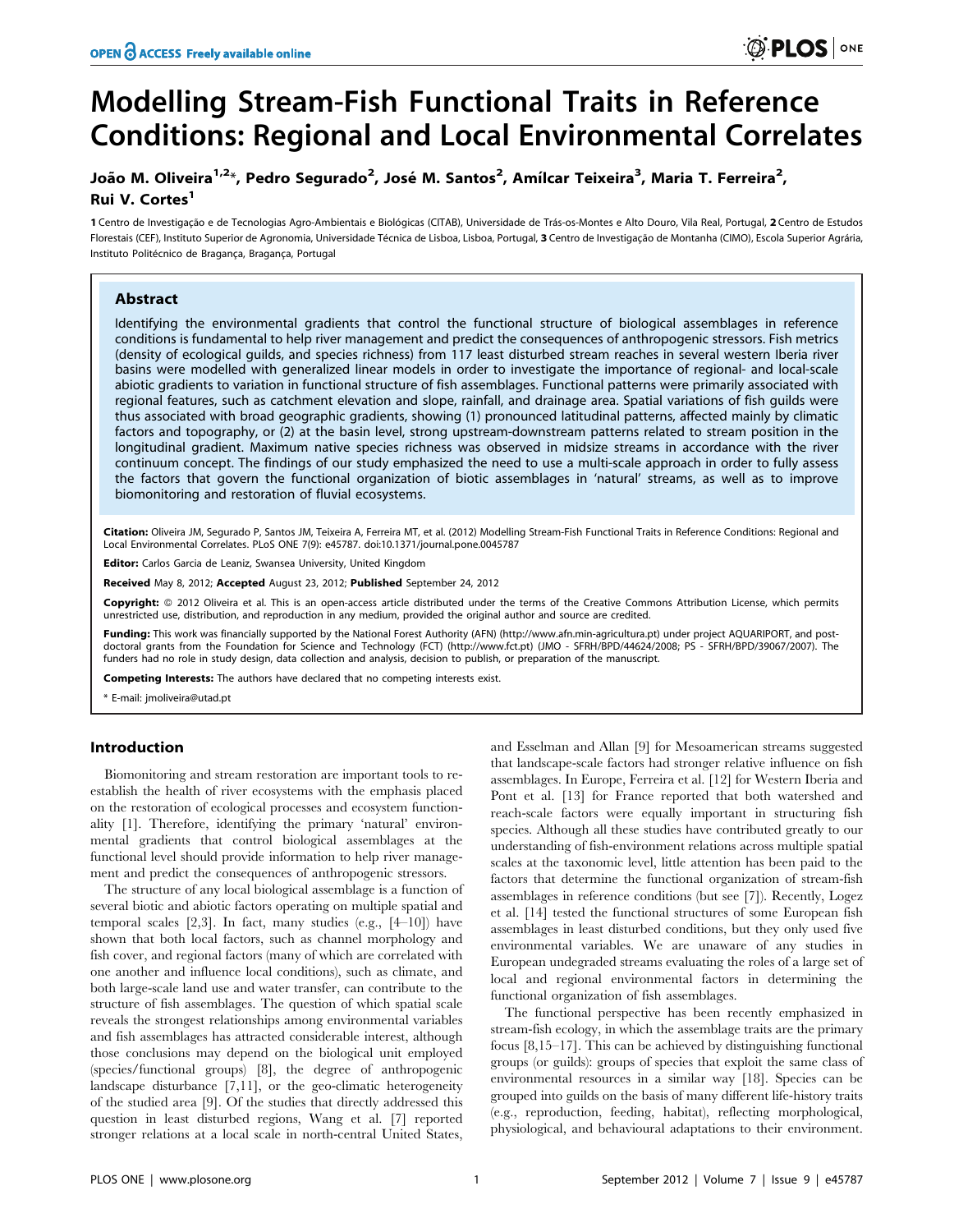Thus, species traits can be used to examine relations between the fundamental ecological function of fish assemblages and the environmental variables in natural conditions [19,20]. The functional guild approach is the cornerstone for the development of multi-metric indices, such as the Indices of Biotic Integrity, to assess the biological condition of aquatic systems across large landscapes [21–22]. The use of guilds has several advantages: (1) species in a guild are more likely than an entire assemblage or taxonomic group to respond to a common subset of environmental variables [23]; (2) density of individual species may be more fluctuating via biotic and abiotic factors than density of whole guilds [24]; (3) since the use of the guild concept is largely less geographically constrained than the taxonomic level, it may be more useful for comparing the organization of fish assemblages across large geographic scales [25].

In riverine systems fish assemblages may reveal significant variations along broad geographic gradients, suggesting adaptation to spatial (i.e. latitudinal and longitudinal) changes in abiotic variables. For example, Marsh-Matthews and Matthews [26], in a study of streams from Iowa to Texas, reported that variations in fish assemblage composition reflected the overall north-south arrangement of drainages sampled. Ferreira et al. [27] described latitudinal variations of Portuguese fish assemblages, based on climatic and topographic factors, and Pusey and Kennard [28] also found a strong north-south gradient in structure of fish assemblages of Northern Queensland. Several works have addressed the phenomenon of longitudinal variation of both fish species richness and fish functional groups (e.g., [9,15,25,29–33]). These studies have demonstrated that variables that represent longitudinal position in the catchment, including local habitat characteristics (e.g., depth, width, slope, discharge) and its regional drivers (e.g., climatic variables, drainage area) correlate strongly to fish assemblage variation. For example, McGarvey and Hughes [32] and McGarvey and Ward [33] described longitudinal patterns in both fish guilds and species richness as a function of river discharge across large geographic areas. These patterns are usually attributed to concepts that relate the gradient in physical factors that occur along river systems, to changes in assemblage structure and function.

In this study we use a combination of multivariate statistical techniques to further our objectives: (1) to identify the regionaland local-scale environmental gradients explaining the functional structure of western Iberian fish assemblages at least disturbed sites (reference conditions); and (2) to assess the relative importance of these abiotic gradients on the abundance of fish guilds and fish species richness. We also hypothesized that the generic biological patterns would be associated with broad geographic gradients, with variations of the functional organization of fish assemblages either with latitude or along the streams.

## Methods

#### Ethics Statement

All animal work (from sampling to handling) was conducted in accordance to relevant national and international guidelines to minimise discomfort to individuals [34,35]. The necessary permits for fish sampling were obtained from the National Forest Authority.

# Study Area

The study area is located on the west side of the Iberian Peninsula and includes all the hydrological network of Portuguese catchments (Figure 1), with most of the rivers running in a NE–SW direction towards the Atlantic coast. Geology of the country is

complex. The inland area is dominated by the pre-Mesozoic Hesperic Massif – a geological unit that includes granites, schists and quartzites with various degrees of metamorphism – whereas the coast is dominated by tertiary layers under quaternary deposits, but including a few calcareous areas; in the southern region, below Tagus river, the flat platforms of the Hesperic Massif predominate in extensive areas and further south, geology is mainly composed of sedimentary deposits (e.g., sandstones, limestones, conglomerates and marls), mainly with a calcareous background.

The climate reflects both the elevation and the proximity of the Atlantic Ocean, ranging from temperate oceanic on the northwest of the study area, to Mediterranean in most of the country [36]. Temperatures increase southwards and mean annual precipitation is generally higher in the northern area. The rainfall pattern exhibits strong intra-and inter-annual variability, with a discharge regime that is typical of Mediterranean systems [37]. Therefore, high floods occur from autumn to late-winter, with a gradual decline in flow that eventually dries out during late spring and summer in the most arid areas.

The landscape varies greatly across the study area. The northern and central part of the country part is dominated by narrow and steep valleys, mostly forested with English oak (Quercus robur) and Pyrenean oak (Quercus pyrenaica). Riparian forests are dense and typically dominated by the common alder (Alnus glutinosa) and the narrow-leafed ash (Fraxinus angustifolia), frequently found in association with willows (Salix spp.) and poplars (Populus spp.). Pines (Pinus spp.) and Eucalyptus plantations are also characteristic of this area, which also supports a patchy pattern of orchards, vineyards, olive groves and irrigated crops. The southern area is more homogenous and largely characterized by agriculture, Mediterranean shrublands and evergreen oak (Quercus suber and *Ouercus ilex*) woodlands. Meander valleys and small floodplains are characteristic of the middle and lower reaches of the main rivers. Most streams in this region have narrow riparian forests, primarily dominated by willows and ashes, which, in the driest areas, are replaced by shrublands mainly composed by the oleander (Nerium oleander) and the Ibero-African shrubby spurge (Flueggea tinctoria).

The biogeographic isolation of the Iberian Peninsula by the Atlantic Ocean and the Pyrenees allowed the development of a characteristic fish fauna, similar to other European Mediterranean peninsulas [38–39], characterized by a low number of families, with most of the species belonging to the family Cyprinidae, a high degree of diversification at the species level, and the greatest European percentage of endemics [40]. There is also a long history of alien fish introductions representing a total of twenty three species, with more than half of the introductions occurring after the beginning of  $20<sup>th</sup>$  century, mainly for fishery and ornamental purposes [41].

## Site Selection

We selected data from fish samples of Portuguese streams collected by a consortium of Portuguese national universities 1996–2006. From a collection of more than 500 sites, only least disturbed sites were considered ('reference data set' or RD). The identification followed the EU-FAME project approach [16,42], in which human disturbance is ranked semi-quantitatively using all available field data and GIS information. In our study we considered fifteen disturbance variables at catchment, segment and reach scales (Table S1), that were scored to the degree they deviated from minimally disturbed conditions (from 1 for no deviation, to 5 for highly degraded). The RD included sites with a classification of 1 and 2 on, at least, 80% of the 15 variables,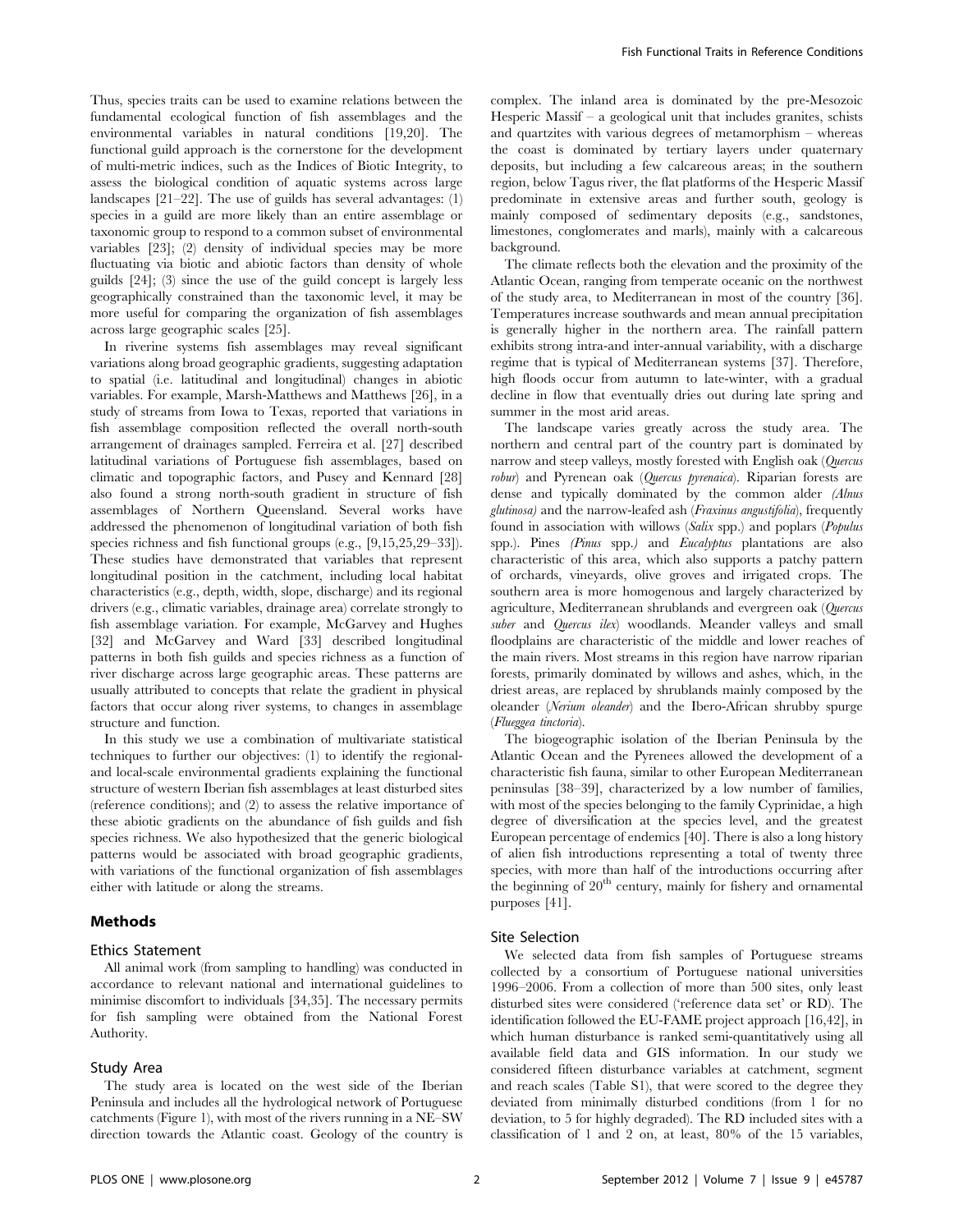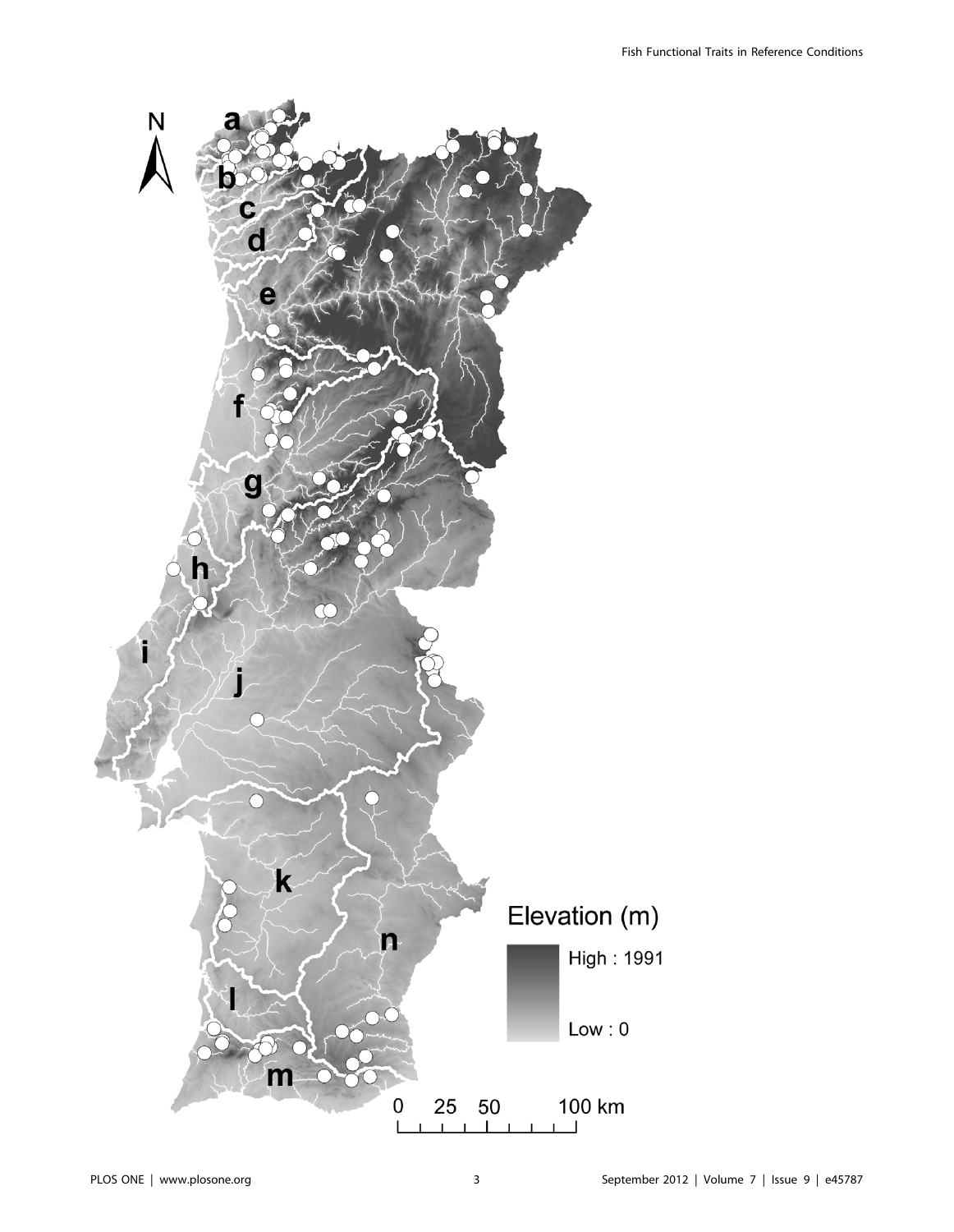Figure 1. Location of the sampling sites. The elevation and the main river basins are also shown (a - Minho; b - Lima; c - Cávado; d - Ave; e -Douro; f - Vouga; g - Mondego; h - Lis; i - Extremadura coastal basins; j - Tagus; k - Sado; l - Mira; m - Algarve costal basins; n - Guadiana). doi:10.1371/journal.pone.0045787.g001

allowing a maximum classification of 3 on 20% of those variables, with the exception of the 'alien fish abundance', which must be included in class 1 (no aliens) or  $2$  ( $\leq$ 15% aliens). Thus, a median pressure classification of three was allowed for no more than three abiotic variables. This allowance was based on the assumption that minor deviations from excellent/good conditions do not significantly alter biological patterns at the assemblage level [27]. In addition, only sites spaced out 2 km from each other were retained for analyses to reduce problems of spatial autocorrelation while maintaining a sufficiently large sample size [43]. This yielded a total of 117 stream reaches (mean stream width = 5.6 m; min 1.0 m-max 30.0 m) from all main Portuguese catchments (Minho, Lima, Cávado, Ave, Douro, Vouga, Mondego, Lis, Extremadura coastal basins, Tagus, Sado, Guadiana and Algarve costal basins) (Figure 1), that cover the range of natural conditions across the country (Table 1).

### Fish Sampling

During spring–summer base flow, sites were electrofished (DC, 300–700 V, or pulsed DC, 400–1000 V) once. In this period stream flows were lower (but still had full connectivity between habitats), thus ensuring a higher fishing efficiency, while at the same time, we avoided the extreme-flow events that typically occur during the rainy season from causing bias in fish sampling or in the measurement of local habitat variables [43]. Electrofishing distances followed CEN standards for assessing fish species composition and abundance for a given site (point 3.3.2 in [34]). This distance was at least 20 times the mean wetted width of the channel to encompass complete sets of the characteristic stream form (e.g., riffles, pools, runs); minimum sampled length was 100 m, and maximum sampled length was 600 m. The entire widths of wadeable streams were fished by walking slowly upstream and using one anode for every 5 m of stream width. The majority of sites were sampled by wading, but a few rivers with mean depths exceeding 0.8 m were electrofished by boat moving downstream, again sampling all habitat types, but focusing on the margins. Although capture efficiency estimates, assumed to be constant across sites, were not available for the study area, previous works indicated that this sampling effort was sufficient to ensure accurate characterization of fish species composition and

Table 1. Median and range of environmental variables measured at 117 least disturbed sites in Portugal.

| <b>Environmental variables</b> |                                        | Median (range)           |
|--------------------------------|----------------------------------------|--------------------------|
| <b>Regional variables</b>      | Catchment area (km <sup>2</sup> )      | 38.00 (4.40-1340.00)     |
|                                | Catchment shape index                  | $1.08(0.20 - 4.88)$      |
|                                | Stream order                           | $2(1-6)$                 |
|                                | Catchment mean elevation (m)           | 599.00 (75.00-1256.00)   |
|                                | Catchment elevation range (m)          | 612.00 (111.00-1421.00)  |
|                                | Catchment mean slope (%)               | $0.57(0.08 - 2.11)$      |
|                                | Catchment slope range (%)              | $1.75(0.09 - 5.87)$      |
|                                | Mean flow accumulation                 | 82.00 (21.00-487.00)     |
|                                | Drainage density (km/km <sup>2</sup> ) | $0.94(0.62 - 1.33)$      |
|                                | Mean annual precipitation (mm)         | 1107.00 (556.00-1612.00) |
|                                | Mean summer precipitation (mm)         | 25.00 (6.00-49.00)       |
|                                | Summer ombrothermic index              | 2.10 (0.59-4.75)         |
| <b>Local variables</b>         | Elevation (m)                          | 247.00 (6.00-952.00)     |
|                                | Channel slope (%)                      | $1.04(0.01 - 16.40)$     |
|                                | Channel sinuosity                      | $1.45(1.11 - 2.22)$      |
|                                | Mean annual temperature (°C)           | 13.54 (8.81-16.97)       |
|                                | Mean July temperature (°C)             | 21.60 (17.70-24.60)      |
|                                | Conductivity (µS/cm)                   | 63.00 (10.00-769.00)     |
|                                | Water temperature (°C)                 | 17.80 (7.80-29.80)       |
|                                | Mean width (m)                         | 5.60 (1.00-30.00)        |
|                                | Mean depth (m)                         | $0.40(0.13 - 1.00)$      |
|                                | Maximum depth (m)                      | $1.00(0.20 - 3.00)$      |
|                                | Mean width-depth ratio                 | 14.00 (2.86-70.67)       |
|                                | Dominant substrate (class)             | $5(2-7)$                 |
|                                | Woody cover (class)                    | $3(1-5)$                 |
|                                | Macrophyte cover (class)               | $2(1-5)$                 |
|                                | Shading (class)                        | $3(1-5)$                 |

doi:10.1371/journal.pone.0045787.t001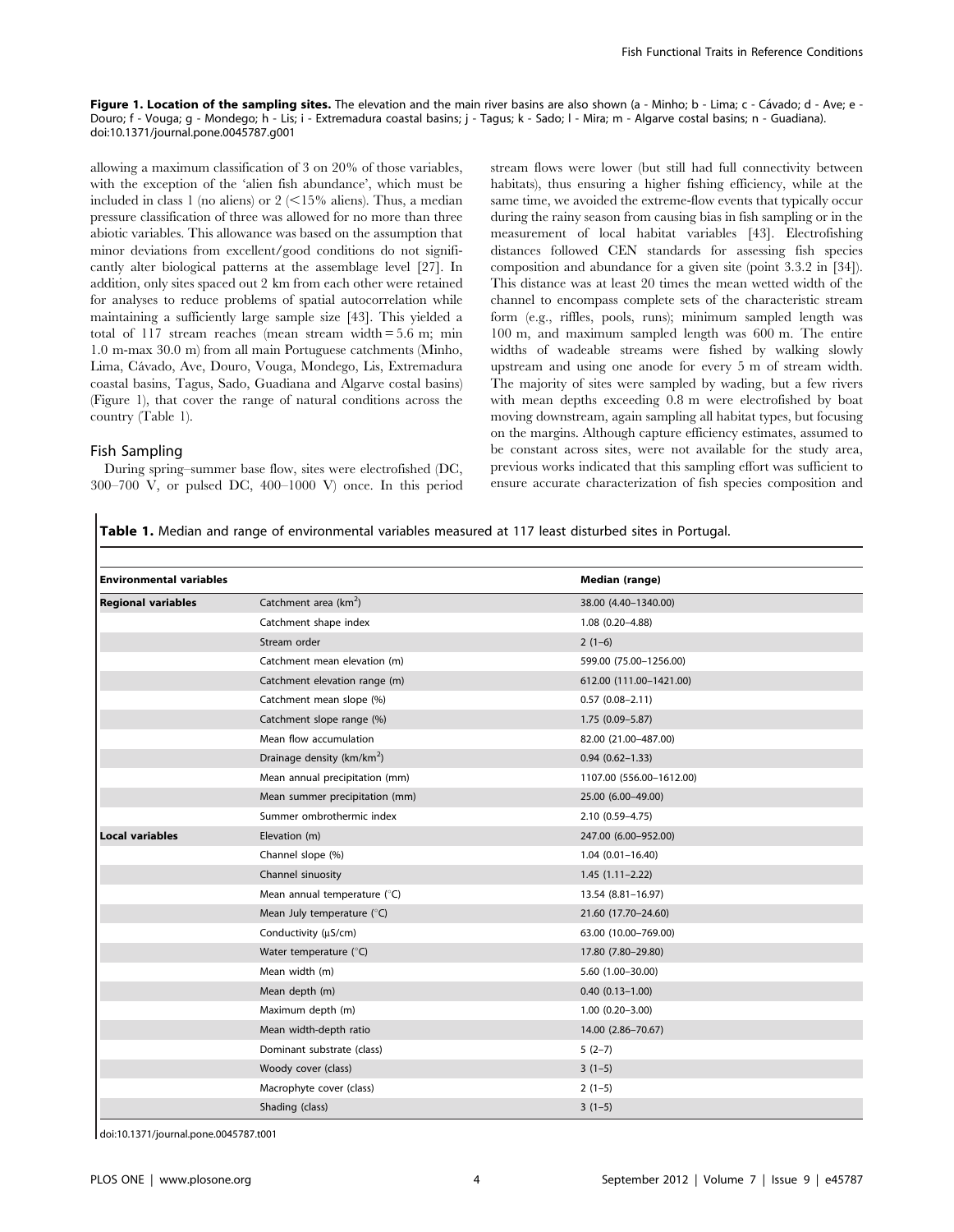abundance in the studied streams [27,43–44]. Fish were identified and measured in the field and returned alive to the water. Because juveniles of the four Luciobarbus species (L. comizo/microcephalus/ sclateri/steindachneri) present in the southern Portuguese basins can not be reliably identified to species, we grouped them as Luciobarbus spp. For the same reason we grouped *Lampetra fluviatilis* and L. planeri.

### Fish Metrics

To test whether the functional structure of fish assemblages responded to environmental gradients, we considered ten metrics related to the total density of fish guilds grouped into five ecological functions, following Noble et al. [23]: 1) overall tolerance guilds, based on the ability of species to survive and reproduce in a wide range of natural environmental conditions (non-tolerant (NOTO), and tolerant (TOLE)); 2) trophic guilds, based on food items in the diet of adult individuals (invertivores (INVE) and omnivorous (OMNI)); 3) feeding habitat guilds, based on the preferred habitat to live and feed (benthic (BENT) and water column (WACO)); 4) reproduction guilds, based on spawning substrate (lithophilic (LITH), phytolithophilic (PHLI), and polyphilic (POLY)); 5) migratory behaviour guild (potamodromous species (POTA)). The fish species were generally assigned for these guilds based on Fame Consortium [45,46] with a few modifications supported by more recent grey or published data, completed by expert judgment when necessary (Table 2). These assemblage traits represent important aspects of the biology and ecology of fish species [14,23], and could be considered of great interest to environmental assessment and management [19]. Following Logez et al. [14], we also considered number of native species (NATI) and total density of native individuals (DENS) as metrics.

#### Environmental Data

For each site, environmental data were obtained at regional and local scales (Table 1). Following Hoeinghaus et al. [8], we considered regional factors as those associated with processes occurring over an area larger than the in-stream scale. Regional environmental variables included: (1) catchment area, catchment shape index (perimeter-area ratio), stream order, catchment mean elevation, catchment elevation range, catchment mean slope, catchment slope range, mean flow accumulation and drainage (stream) density (all these variables were partially derived from a Digital Terrain Model, with approximately 90 m resolution, from the NASA Shuttle Radar Topographic Mission, that is available from the CGIAR-CSI SRTM 90m Database: http://srtm.csi. cgiar.org/, accessed 2012 January 16); (2) mean annual precipitation, mean summer precipitation, and summer ombrothermic index [47] (these climatic variables were determined from 30 seconds (600–800 metres) resolution maps of monthly precipitation and monthly temperature that are available in the WorldClim website: http://www.worldclim.org/, accessed 2012 January 16). Regional variables were computed in a GIS environment using ArcGIS 9.2 (ESRI Inc., Redlands, CA, USA). Hydrology function from the ArcGIS Spatial Analyst package was used to produce the variables related to the river catchment network. Local environmental variables included: (1) elevation, channel slope, and channel sinuosity (stream length/valley length) (all derived from a Digital Terrain Model); (2) mean annual temperature and mean July temperature (both determined from the climate models described above); (3) water temperature and conductivity (both quantified at mid-channel, using a multiparameter meter); (4) dominant substrate  $(1 =$  silt,  $\leq 0.02$  cm;  $2 =$  sand, 0.02–0.2 cm;  $3 =$  gravel, 0.2–1.6 cm;  $4 =$  pebble, 1.6–6.4 cm;  $5 =$  cobble, 6.4– 26.0 cm;  $6 = \text{boulder}$ ,  $>26.0$  cm;  $7 = \text{bedrock}$ , mean wetted width, mean depth, and maximum depth (all collected from 3 to 10 cross-sectional transects depending on distance fished (i.e.

Table 2. Catch (median and 1st-3rd quartiles; individuals per 1000m<sup>2</sup>), frequency of occurrence (FO) (%), index of relative dominance (IRD), and functional guilds for fish taxonomic groups collected in Portugal.

| <b>Species</b>                | Catch          | FO   | <b>IRD</b> | Guilds                       |
|-------------------------------|----------------|------|------------|------------------------------|
| Acondrostoma oligolepis       | 68 (32-106)    | 17.1 | 195.2      | TOLE, OMNI, WACO, PHLI       |
| Anguilla anguilla             | $10(5-22)$     | 30.8 | 75.1       | TOLE, INVE, BENT             |
| Cobitis paludica              | $7(2-21)$      | 24.8 | 42.7       | TOLE, INVE, BENT, POLI       |
| Iberochondrostoma almacai     | $13(11-17)$    | 4.3  | 1.2        | NOTO, OMNI, PHLI             |
| Iberochondrostoma lemmingii   | $11(5-19)$     | 10.3 | 8.5        | NOTO, OMNI, PHLI             |
| Iberochondrostoma Iusitanicum | $11(7-15)$     | 5.1  | 0.8        | TOLE, OMNI, PHLI             |
| Luciobarbus bocagei           | $20(8-70)$     | 29.1 | 226.0      | TOLE, OMNI, BENT, LITH, POTA |
| Luciobarbus spp.              | 54 (7-199)     | 10.3 | 62.2       | TOLE, OMNI, BENT, LITH, POTA |
| Lampetra spp.                 | $21(16 - 104)$ | 4.3  | 5.5        | NOTO, BENT, LITH             |
| Pseudochondrostoma duriense   | $21(8-51)$     | 26.5 | 114.1      | NOTO, OMNI, BENT, LITH, POTA |
| Pseudochondrostoma polylepis  | $42(30-67)$    | 12.0 | 29.7       | NOTO, OMNI, BENT, LITH, POTA |
| Salmo trutta                  | $35(17-81)$    | 53.8 | 587.0      | NOTO, INVE, WACO, LITH, POTA |
| Squalius alburnoides          | 93 (54-183)    | 32.5 | 525.8      | NOTO, INVE, WACO, LITH       |
| Squalius aradensis            | 157 (45-353)   | 9.4  | 91.0       | NOTO, INVE, WACO, LITH       |
| Squalius carolitertii         | $25(9-53)$     | 35.0 | 242.3      | NOTO, INVE, WACO, LITH       |
| Squalius pyrenaicus           | 70 (29-219)    | 32.5 | 634.1      | NOTO, INVE, WACO, LITH       |
| Aliens                        | $9(4-18)$      | 13.0 | 0.7        |                              |

Only fish taxa presented at least at five sites are presented. The IRD for each group was calculated by multiplying the percent frequency of occurrence by the percent of relative abundance of that group. Guild abbreviations are defined in Methods. doi:10.1371/journal.pone.0045787.t002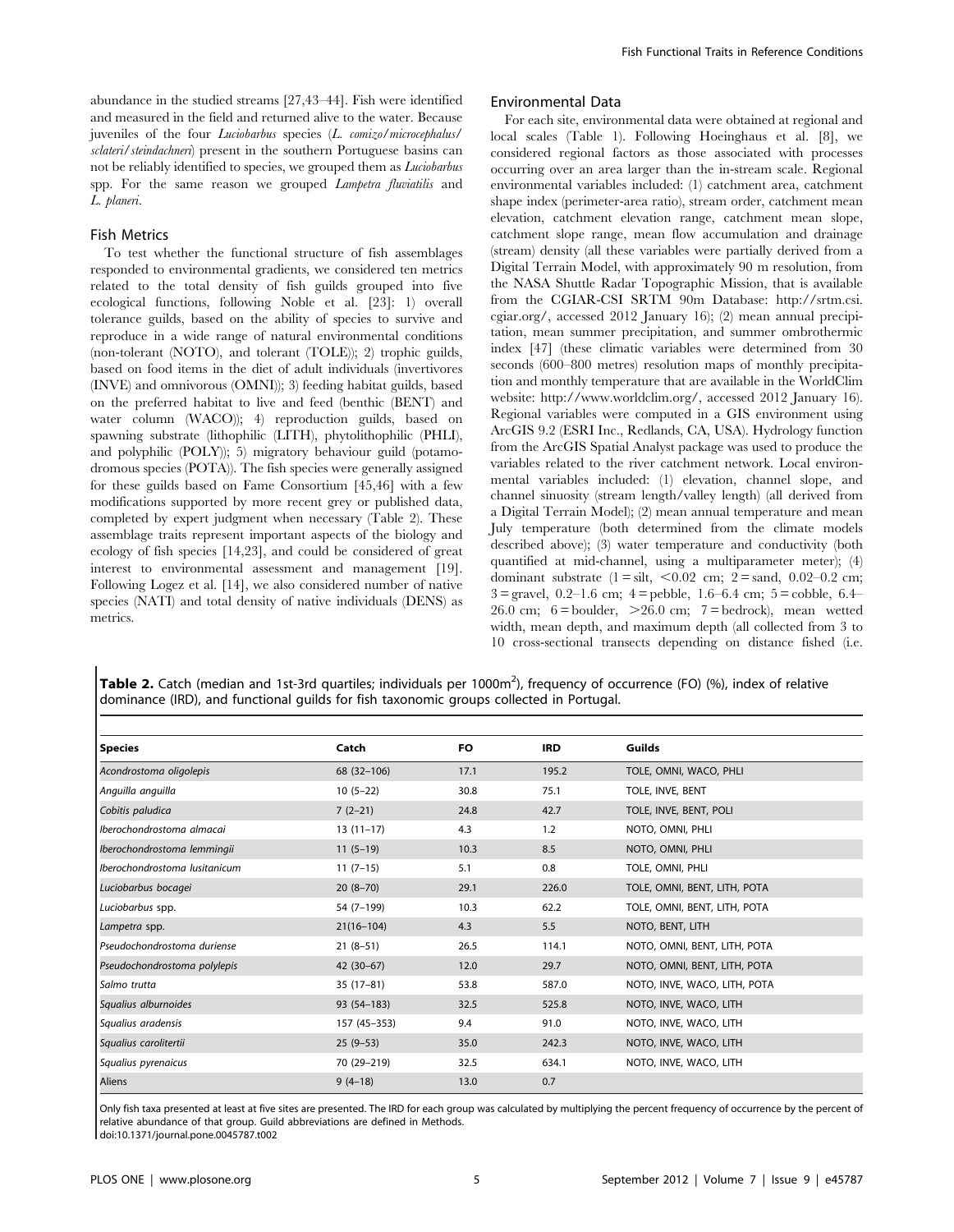about one transect per 30 m of electrofishing distance)); (5) woody cover (woody debris and submerged roots), macrophyte cover, and overhanging tree shading (all visually assessed and scored on a grade scale for cover with the following classes  $(1 = 5\%; 2 = 5-$ 25%;  $3 = 25 - 50\%$ ;  $4 = 50 - 75\%$ ;  $5 = 75\%$ ).

#### Statistical Analyses

To reduce multicollinearity among environmental variables, principal component analysis (PCA), using Varimax rotation to ease interpretability [48], was performed separately on regional and local level variable groups. The reduced set of principal components, that still retained enough environmental variation, was used as the predictor gradients set in posterior analyses.

To investigate the relative influence of regional and local environmental gradients on the considered fish metrics, Generalized Linear Models (GLM; [49]) were adjusted. For functional guilds and DENS (density-based metrics), GLM were based on Negative Binomial error distribution with log as the link function. For NATI, GLM based on Poisson error distribution with log as the link function was used. The quadratic terms of all predictors were tested for inclusion in models, in order to account for unimodal responses of fish metrics.

Model selection procedure was based on the Information Theoretic Approach (ITA) [50], using the Akaike Information Criteria (AIC) as a measure of information loss of each candidate model, with the best fitting model having the lowest AIC. The difference between the AIC of each candidate model and the AIC of the top-ranked model was computed  $(\Delta i)$ , in order to identify those models with larger support. Akaike weights (wi) were also computed for each candidate model, representing the probability of each model being selected as the best fitting model if the data were collected again under identical circumstances. Parameters of the final model were computed as the average of the parameters of models weighted by the respective wi. Only models with  $\Delta i \leq 2$ , which are typically those considered to have substantial support, were considered in model averaging [50]. The relative importance of each variable was assessed using the probability of each variable to be included in the best approximating models. This was estimated by summing the wi of all candidate models where the variable was included.

All statistical analyses were performed using functions and routines implemented in R software version 2.12 [51].

#### Results

### Fish Assemblages

We collected 29 species of fish from 9 families, representing a total of 17 822 individuals. About 82% of this total were endemic cyprinids. The aliens were represented in 15 sites (13%) and contributed only 1% of the total abundance (in eleven of these sites the relative abundance was less than 10%). Species richness ranged from 1 to 7 with a median of 3. The catch for the sampling sites ranged from 13 to 1623 and had a median of 179 individuals per 1000 m<sup>2</sup>. As expected, fish species with large distributions in Portugal were the most common (Table 2), mainly *Salmo trutta*, species from the genus Squalius, Luciobarbus bocagei and Anguilla anguilla. Conversely, most of the rare species in our study are endemic to small catchments or have restricted distribution in larger basins. Fish assemblages in the northern and central regions were dominated by A. oligolepis, P. duriense, L. bocagei, S. carolitertii, and S. trutta in the basins north of Tagus basin, and by P. polylepis, L. bocagei, S. pyrenaicus, and S. alburnoides in the Tagus basin. In the Guadiana basin three fish groups exhibited clear dominance: Luciobarbus spp., C. paludica, and S. pyrenaicus/alburnoides. The small cyprinid S. aradensis dominated the southern small Mediterraneantype drainages.

### Environmental Gradients

Principal component analysis (PCA) performed on large-scale regional variables yielded two components with eigenvalues  $>1$ , which accounted for 70.4% of the total variation (Table 3). Principal component 1 (regional gradient 1, R1) was positively loaded on catchment mean elevation, catchment elevation range, catchment mean slope, mean annual precipitation, mean summer precipitation, and summer ombrothermic index, and therefore described a south-north latitudinal gradient, mainly related to climate and topography, with increasing values for catchments with higher mean annual and summer precipitation, lower aridity, and both higher elevation and terrain relief. R2 showed marked negative loadings on catchment area, stream order, and mean flow accumulation, and was positively loaded with catchment shape index, therefore describing an upstream-downstream longitudinal gradient, with decreasing values for sites representing higher drainage areas and higher volumes of water discharged from the upper catchment.

PCA on instream local variables generated two components with eigenvalues  $>1$ , which accounted for 40.0% of the total variation. Local gradient 1 (L1) also represented a latitudinal variation, and was positively related to elevation, channel slope, and dominant substrate, and negatively related to mean annual temperature and conductivity, representing a shift from southern low-gradient and warmer stream reaches, with finer substrates and more productive waters, to northern higher gradient and cooler reaches, with coarser substrata and lower conductivity. L2 exhibited a habitat-size longitudinal gradient, and was positively

Table 3. Loadings of regional and local variables on the first two principal components (PC) extracted by PCA and the eigenvalues and proportions of variance accounted for by each axis for the 117 sites in Portugal.

|                              | $PCR$ axes |                |                            | PC <sub>1</sub> axes |                |
|------------------------------|------------|----------------|----------------------------|----------------------|----------------|
| <b>Regional variables R1</b> |            | R <sub>2</sub> | Local variables            | L1                   | L <sub>2</sub> |
| Catchment area               |            | $-0.84$        | Flevation                  | 0.67                 |                |
| Catchment shape<br>index     |            | 0.75           | Channel slope              | 0.60                 |                |
| Stream order                 |            | $-0.80$        | Mean annual<br>temperature | $-0.80$              |                |
| Catchment mean<br>elevation  | 0.75       |                | Conductivity               | $-0.72$              |                |
| Catchment elevation<br>range | 0.78       |                | Mean width                 |                      | 0.61           |
| Catchment mean<br>slope      | 0.77       |                | Mean depth                 |                      | 0.93           |
| Mean flow<br>accumulation    |            | $-0.89$        | Maximum depth              |                      | 0.84           |
| Mean annual<br>precipitation | 0.86       |                | Dominant<br>substrate      | 0.71                 |                |
| Mean summer<br>precipitation | 0.90       |                |                            |                      |                |
| Ombrothermic index           | 0.94       |                |                            |                      |                |
| eigenvalue                   | 5.3        | 3.1            | eigenvalue                 | 3.7                  | 2.3            |
| variance (%)                 | 44.2       | 26.2           | variance (%)               | 24.6                 | 15.4           |

Marked loadings are  $\geq$   $|0.60|$ .

doi:10.1371/journal.pone.0045787.t003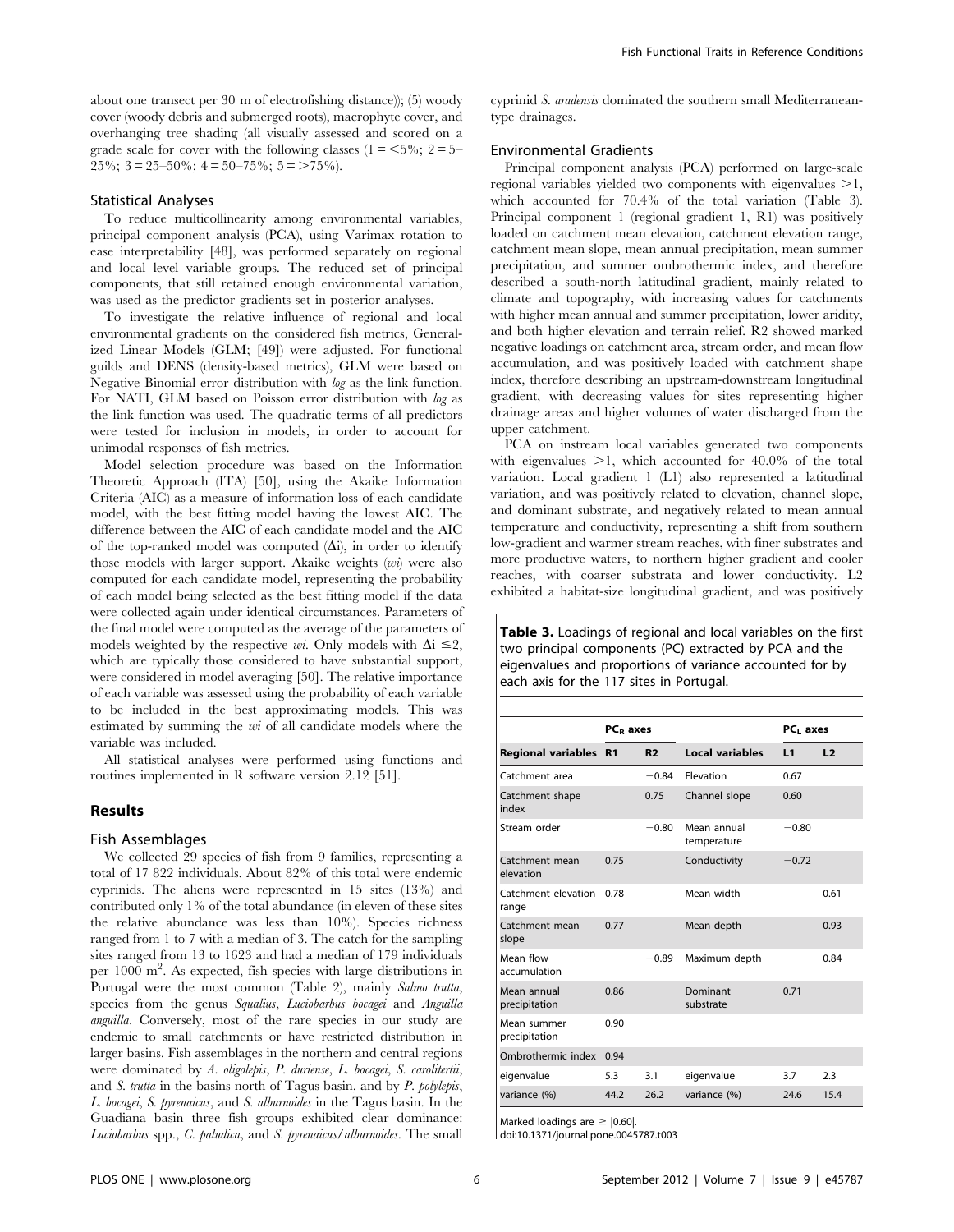loaded on mean width, mean depth and maximum depth, with increasing values for larger and deeper downstream sites.

# Model Averaging

For the metrics with significant estimates of GLM coefficients, the number of models with substantial support (i.e. with  $\Delta i \leq 2$ ) ranged from 1 (POLY) to 7 (INVE), with cumulative Akaike weights varying from 0.49 (DENS) to 0.99 (POLY), and variability explained by the top-ranked models ranging from 21% (OMNI) to 56% (NATI) (Table 4). All coefficients of models for POTA showed no statistical support, with 95% confidence intervals overlapping zero. For all the analyzed metrics, models including regional environmental variables (R1 and R2) were more likely to be selected as more informative (Figure 2). Furthermore, regional variables showed higher support for all metrics following calculation of unconditional 95% confidence intervals (Table 4). Thus, R1 had a unimodal effect for the five metrics where it showed a larger support and higher relative importance (NOTO, INVE, WACO, LITH, and DENS), while R2 displayed a unimodal effect for NATI, and had a negative linear response for TOLE, OMNI, and BENT. On the other hand, L1 exhibited a large support and a substantial relative importance for the metrics NATI, TOLE, and OMNI, where it showed a negative linear effect. L2 displayed the weakest support for all metrics according to the 95% confidence intervals and had the lowest relative importance.

#### Effects of Environmental Gradients on Metrics

NOTO was primarily influenced by the regional-level gradient related to the latitudinal variation of climate and topography (R1), showing a unimodal response (Table 4). Thus, we expect density of non-tolerants to be higher in northern and central midelevation streams, with medium catchment slopes and more stable flows. The wi of the best models was 0.66 and the top-ranked model had a R-square of 0.28. TOLE was negatively affected by both the regional-level gradient related to the longitudinal stream continuum (R2) and the latitudinal variation of in-stream habitat

conditions (L1), which means that density of tolerant fishes tend to be higher at downstream sites representing lowland streams with gentle slopes, highly productive and warm waters, and finer substrates. The best models had a wi of 0.73 and the R-square of the top-ranked model was 0.30.

INVE was primarily influenced by R1, showing a unimodal response to this gradient. The wi of the best models was 0.77 and the top-ranked model had a R-square of 0.31. OMNI, on the other hand, was negatively affected by both R2 and L1. The best models had a wi of 0.83 and the R-square of the top-ranked model was 0.21.

BENT displayed a negative response to R2 and, hence, tends to be positively correlated with downstream reaches. The wi of the best models was 0.72 and the top-ranked model had a R-square of 0.28. Conversely, WACO was primarily influenced by R1, showing a unimodal relationship along this gradient. The best models had a wi of 0.62 and the R-square of the top-ranked model was 0.37.

LITH also exhibited a unimodal response to R1. The wi of the best models was 0.73 and the top-ranked model had a R-square of 0.33. POLY was negatively responsive to R1, although the response showed poor statistical support (only one model). The cumulative wi was near 1 and the R-square of the model was 0.32.

NATI was primarily influenced by R2, with a unimodal response, and by L1, with a linear negative response, meaning that a maximum richness is attained in middle-order reaches with low levels of altitude, slope, and substrate, and with warm and productive waters. The wi of the best models was 0.66 and the topranked model had a R-square of 0.56. DENS displayed a unimodal response to R1. The best models had a wi of 0.49 and the R-square of the top-ranked model was 0.36.

# **Discussion**

Our study revealed that generic patterns of the fish life-history traits in Iberian least disturbed streams were primarily associated with regional features, such as catchment elevation and slope,



Figure 2. Relative importance of each variable given by the probability of the variable to be included in the best models as **measured by the Akaike weights.** The relative importance of each variable corresponds to the sum of its weight with the weight of its quadratic term with a maximum value of 1. Metrics abbreviations as follows: NOTO - density of non-tolerant individuals, TOLE - density of tolerant individuals, INVE - density of invertivores individuals, OMNI - density of omnivorous individuals, BENT - density of benthic individuals, WACO - density of water column individuals, LITH - density of lithophilic individuals, POLY - density of polyphilic individuals, POTA - density of potamodromous individuals, NATI - number of native species, DENS - total density of native individuals. doi:10.1371/journal.pone.0045787.g002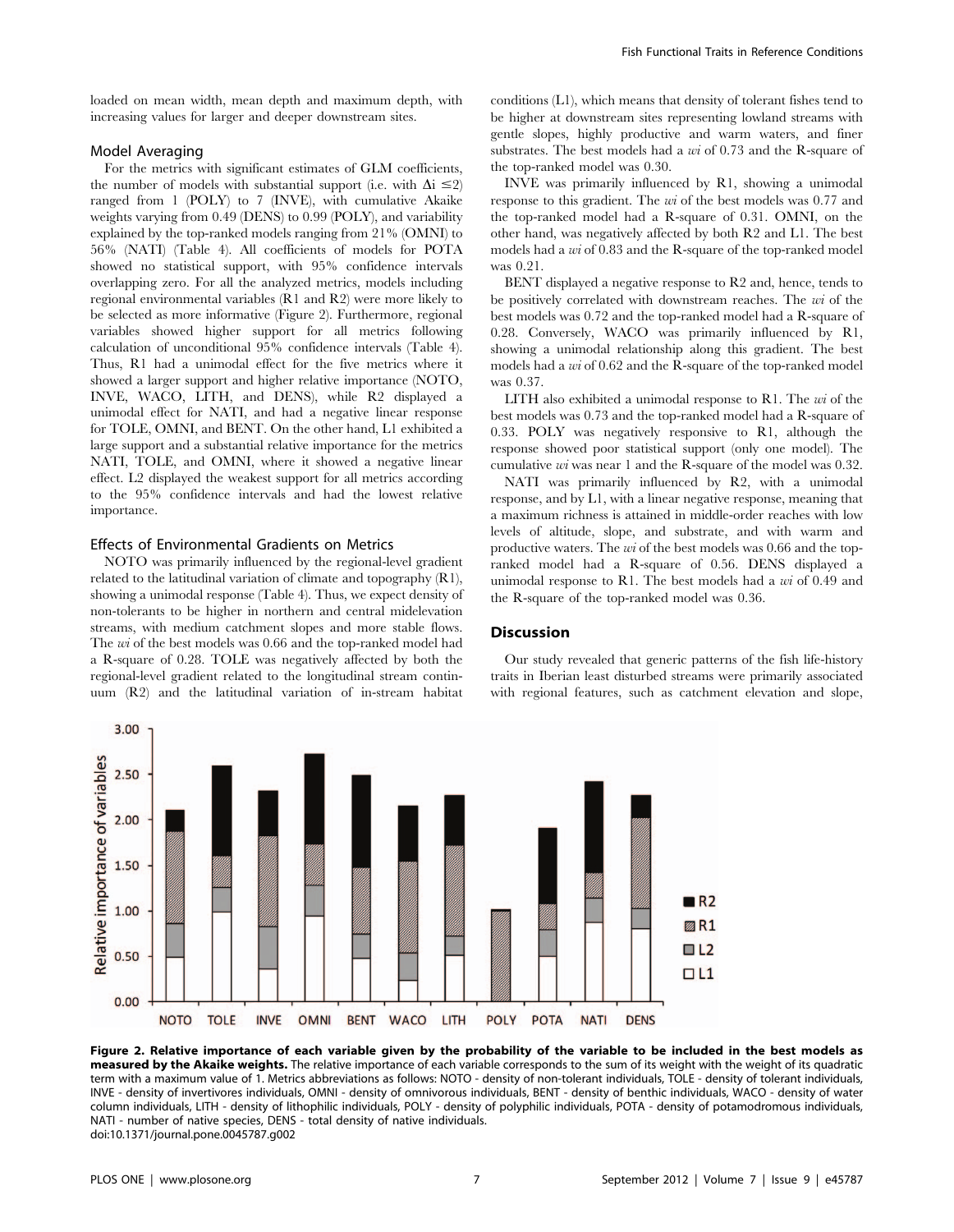| Metric      | z      | Σwi                                                                                | ř    | ធ                                                                                                                                                                                                                                                                                                                       | 귵                          | 53                                                                                                                                                     | $R^2$              | S                        | <u>้ำ</u>            | 2                         |
|-------------|--------|------------------------------------------------------------------------------------|------|-------------------------------------------------------------------------------------------------------------------------------------------------------------------------------------------------------------------------------------------------------------------------------------------------------------------------|----------------------------|--------------------------------------------------------------------------------------------------------------------------------------------------------|--------------------|--------------------------|----------------------|---------------------------|
| DLON        | 4      | 0.66                                                                               | 0.28 | $-0.42$ $(-0.70, -0.15)$                                                                                                                                                                                                                                                                                                | $0.21 (-0.37, -0.06)$<br>ī |                                                                                                                                                        |                    | $0.10 (-0.17, 0.36)$     |                      | $-0.05$ ( $-0.20$ , 0.10) |
| TOLE        | $\sim$ | 0.73                                                                               | 0.30 | $-0.14 (-0.62, 0.34)$                                                                                                                                                                                                                                                                                                   |                            | $-0.66(-1.11,-0.20)$                                                                                                                                   |                    | $-1.52$ $(-2.12, -0.91)$ |                      |                           |
| <b>INVE</b> |        | 0.77                                                                               | 0.31 | $-0.45(-0.70,-0.20)$                                                                                                                                                                                                                                                                                                    | $0.20$ (-0.36, -0.04)<br>ĭ | $0.07 (-0.12, 0.27)$                                                                                                                                   |                    | $0.05 (-0.13, 0.24)$     |                      | $-0.07$ ( $-0.25$ , 0.12) |
| <b>DMN</b>  |        | 0.83                                                                               | 0.21 | $-0.17(-0.70, 0.36)$                                                                                                                                                                                                                                                                                                    |                            | $-0.87(-1.34,-0.40)$                                                                                                                                   |                    | $-1.01(-1.63, -0.38)$    |                      | $-0.05(-0.27, 0.16)$      |
| BENT        | 3      | 0.72                                                                               | 0.28 | $-0.42(-1.01, 0.18)$                                                                                                                                                                                                                                                                                                    |                            | $-0.93(-1.31, -0.56)$                                                                                                                                  |                    | $-0.21 (-0.78, 0.36)$    |                      |                           |
| WACO        |        | 0.62                                                                               | 0.37 | $-0.46$ $(-0.64, -0.27)$                                                                                                                                                                                                                                                                                                | $-0.26(-0.41,-0.11)$       | $0.12 (-0.09, 0.33)$                                                                                                                                   |                    |                          |                      | $-0.02(-0.09, 0.06)$      |
| 青           | 4      | 0.73                                                                               | 0.33 | $-0.50(-0.79, -0.21)$                                                                                                                                                                                                                                                                                                   | $0.23 (-0.39, -0.08)$<br>ĭ | $-0.08$ $(-0.27, 0.12)$                                                                                                                                |                    | $0.13(-0.18, 0.44)$      |                      |                           |
| <b>POLY</b> |        | 0.99                                                                               | 0.32 | $-2.11$                                                                                                                                                                                                                                                                                                                 |                            |                                                                                                                                                        |                    |                          |                      |                           |
| POTA        | 5      | 0.69                                                                               | 0.09 | $0.01 (-0.15, 0.16)$                                                                                                                                                                                                                                                                                                    |                            | $-0.35$ ( $-0.72$ , 0.01)                                                                                                                              |                    | $0.21 (-0.25, 0.66)$     |                      | $0.01 (-0.06, 0.09)$      |
| <b>TATI</b> | $\sim$ | 0.66                                                                               | 0.56 |                                                                                                                                                                                                                                                                                                                         |                            | $-0.34(-0.48,-0.20)$                                                                                                                                   | $-0.08(-14, 0.02)$ | $-0.16$ $(-0.26, -0.05)$ |                      | $0.01 (-0.04, 0.07)$      |
| <b>DENS</b> | 4      | 0.49                                                                               | 0.36 | $-0.31(-0.43,-0.19)$                                                                                                                                                                                                                                                                                                    | $0.16$ (-0.29, -0.03)<br>ĭ | $-0.04(-0.16, 0.08)$                                                                                                                                   |                    |                          | $-0.11(-0.23, 0.02)$ |                           |
|             |        | not overlap zero are represented in bold.<br>doi:10.1371/journal.pone.0045787.t004 |      | For each response variable (fish metric), the table provides the cumulative Akaike weight; CΣw), calculated by summing the Akaike weights of the N best approximating models (Δi ≤2), Nagelkerke r-square of the top-ranked m<br>(R <sup>2</sup> ), and model-averaged estimates of GLM coefficients (unconditional 95% |                            | confidence intervals in parentheses) for the gradients included in the model (and quadratic term). Coefficients where the 95% confidence interval does |                    |                          |                      |                           |

thirty years ago, the importance of landscape-stream interactions was clearly stated by Hynes [52] 'in every respect the valley rules the stream'. The regional patterns operate on large temporal and spatial scales constraining the dynamics of smaller units, and, consequently, the resulting physical patterns will strongly influence the biological assemblages [53–55]. In fact, although stream fish assemblages are influenced by factors that occur at multiple scales, large scale measurements may be the best predictors of assemblage structure in studies like ours dealing with broad geographical areas [56]. Consequently, our prediction, that functional organization of fish assemblages would be associated with broad latitudinal and longitudinal gradients, was supported by our findings. Most guild metrics were related to strong north-south gradients (R1 or L1), corresponding partly to changes in climate and topography, with precipitation, altitude and slope increasing, and temperature and aridity decreasing, from south to north. This division broadly corresponds to different forms of ecosystem functioning, ranging from the colder, steeper and higher-altitude northern streams to the warmwater, and lowland southern systems. Thus, given the large geographical extent of the present study, the pronounced latitudinal gradient in fish assemblage variation was to be expected. Ferreira et al. [27] suggested a similar organisation of fluvial systems in Portugal but their work has been hampered by lack of representative network of reference sites. On the other hand, the upstream-downstream gradient (R2) also greatly influenced local assemblages at the basin level. In fact, interactions between the catchment landscapes and aquatic organisms can change predictability with longitudinal position [56]. Although studies dealing with longitudinal variation of fish assemblages in Iberian streams [57–59] are limited, and do not only consider least disturbed reaches, they also provided evidences of assemblage changes along these lotic systems.

rainfall (and, consequently, run-off), and drainage area. Over

We found that the density-based metrics strongly influenced by the regional gradient R1 displayed unimodal relationships, indicating lower fish densities in the northern reaches that had higher catchment relief and slope, and strong runoff events, and higher densities at some intermediate levels. This result is concordant with the findings of Oliveira et al. [44] in the least disturbed and forested areas of northern and central Portugal, who found more and larger individuals in midelevation streams with gentler slopes. Possibly, lower gradient sites, with intermediate flow levels, tend to show higher diversity of available habitats for fish. Contrariwise, in the mountainous upper catchments the environmental conditions can be restrictive, corresponding to smaller, cooler and fast-flowing habitats that could limit both fish abundance and richness [60–61]. Additionally, it is known that altitude influences species occurrence through water temperature [62]. For example, as long as temperatures remain cold enough for trout reproduction and growth, increased temperatures that also increase metabolism and food supply are likely to increase trout production [63–64]. Lower productive waters, that usually characterize the upper reaches, also have lesser abundance and diversity of invertebrate fauna [65–66], constraining the food supply of invertivores species. On the other hand, and given the unimodal responses of these metrics, they also decreased at the extreme opposite of the R1 gradient, i.e., in the southern stream reaches with lower catchment relief and slope, and more hydrological variability (as discussed below).

We also found a strong unimodal response for the longitudinal component of the metric 'number of native species'. One of the most cited riverine ecosystem theories, the river continuum concept (RCC) [67], explicitly predicts changes in fish assemblages along the longitudinal abiotic gradients that occur in the river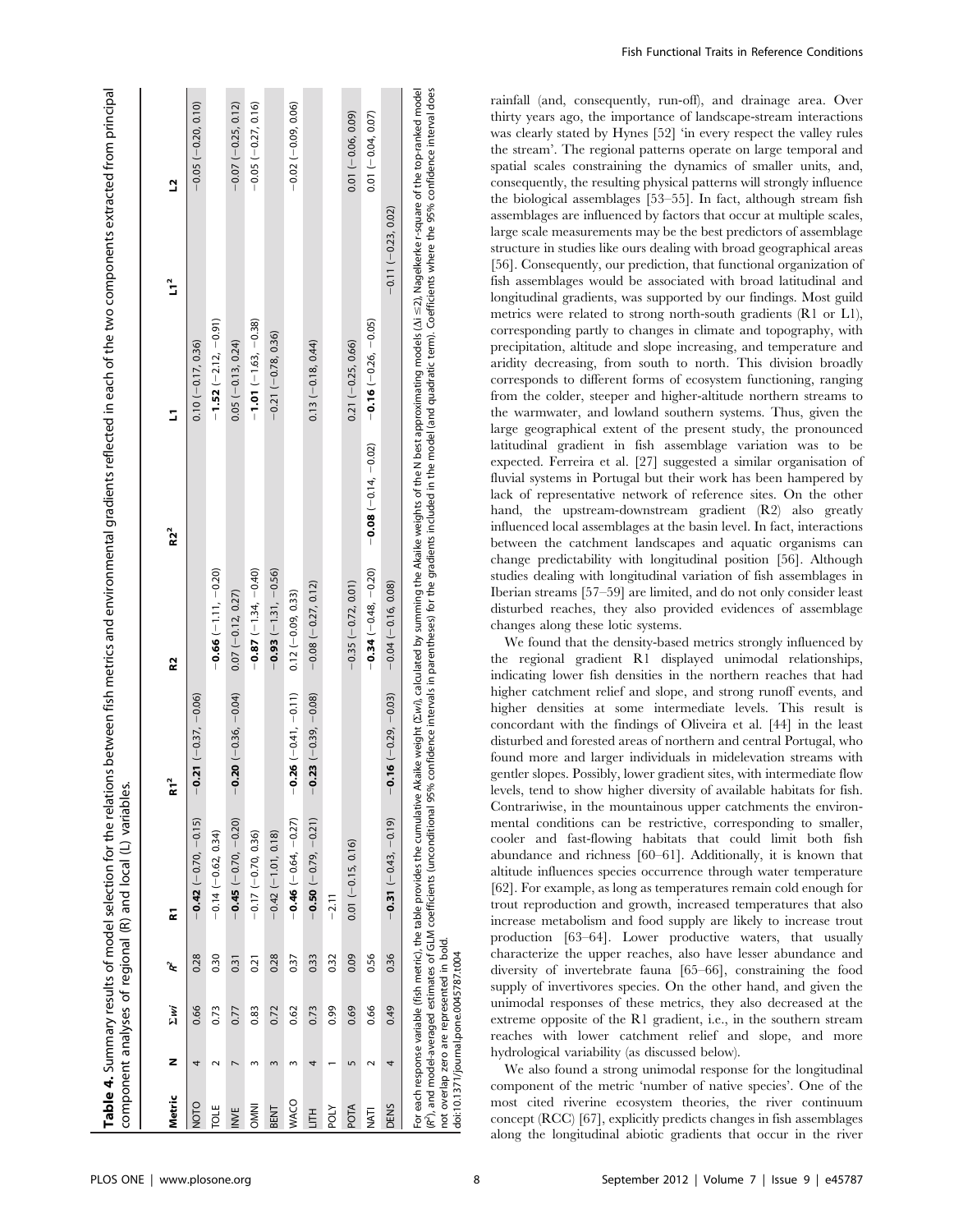systems. Although other river ecology concepts have been developed over the last three decades, the RCC still adequately describes river zones, as the ones dealt with in this work, where longitudinal processes predominate [68]. In fact, this concept still offers stream ecologists a powerful integrative framework for research (e.g., [25,31,69]). In our study the upper stream reaches were characterized by S. trutta alone or in association with a few reophilic species. A decrease in the number of species towards headwater streams is a general pattern of the river continuum hypothesis, and as we pointed out can be largely explained by the cold temperatures and the high channel slopes that filter out other species [70–71]. Contrary to the typical increase in species with stream size (e.g., [25,32–33,72–74]), we did not find higher species richness in the larger streams of our study (20–30 m). In fact, our results seems to agree once more with the RCC which predicts maximum biotic diversity in midsize streams in response to habitat diversity and the number of niches available to different autecological types [67]. A parabolic relationship between species richness and stream order in near-natural systems was also found by Aarts and Nienhuis [31] in France. Anthropogenic disturbances have impacted streams worldwide and this can explain divergences from the predictions of the RCC, which was developed for unperturbed fluvial systems. However, even in our study, which only considered reference stream reaches, the non-linear response of species richness with measures of stream size should be interpreted in the light of the contemporary fish assemblages, because of the river impoundment that has taken place in Portugal in the last sixty years. In particular, diadromous migrations have been obstructed by large dams in some river basins, and thus relatively more diverse fish assemblages were likely to occur in the past. Independently of stream size, local variables (L1) also explained an important component of variation in species richness, suggesting that processes at the reach scale may contribute to spatial heterogeneity within the stream continuum. In fact, although the RCC has been an effective framework for understanding the structure and function of assemblages along river systems, longitudinal relationships may be clouded by local factors [75]. For example, McNeely [76] have reported an unusual pattern in species diversity along a pristine stream, with habitat diversity overriding the typical upstream-downstream gradients.

At the broadest scale, climate and topography strongly contribute to the general hydrological characteristics, temperature regime, substrate type and local slope [77]. This is particularly evident in a significant area of the northern region, where the topography and climate described earlier support permanent and coarse-bottomed streams, with low-conductive waters and dense riparian vegetation. Particularly, relief makes a major contribution to the erosive force acting on streambed, and substrate size tends to be generally larger in the steeper gradients [53]. Changes in substrates influence the dominant reproduction guild [60], and thus higher density of lithophils was generally associated with the northern and central midelevation streams. Conversely, and despite the poor statistical performance of the model, polyphilics appear to be associated with the southern areas having lower catchment relief and slope (and, consequently, finer substrates), and lower annual and summer rainfall. Since this guild is largely represented by C. paludica, we may conclude that this species exhibited spatial patterns that are consistent with other studies in Mediterranean streams [12,78]. In the northern region, streams generally maintain more stable flows during periods of low rainfall, comparatively to the southern intermittent streams. Such more stable hydrological conditions would favour species having narrower water and habitat flexibility [79], and thus higher density of non-tolerants was expected. We also found higher

densities of invertivores in these northern and central streams densely shaded by deciduous vegetation. These systems receive large amounts of allochthonous inputs of food provided by the riparian vegetation [80–82], and thus fish assemblages may include high densities of invertivores species [67]. In particular, terrestrial invertebrates can comprise more than 50% of energy intake by stream fishes and are often a preferred prey of juvenile salmonids  $[82]$ . Like the typically carnivorous S. trutta, the endemic invertivores cyprinids have a mouth in a superior position, allowing them to feed more effectively on terrestrial invertebrates, and thus these prey may significantly contribute to their diet [83–84]. Moreover, alders – the dominant riparian trees in the northern region – provide much larger inputs of invertebrates to streams than southern dominant trees as ashes or oleanders [80]. Since most of our water column species are active swimmers that feed on drifting and surface prey, we expected that this guild also had a similar association with the latitudinal gradient R1. However, these conclusions should be tested in the more general context of the links between the carbon fluxes in the Iberian stream ecosystems and the functional structure of fish assemblages [85].

Our results show strong longitudinal variability for some guild metrics, such as increasing of omnivorous, tolerant and benthic individuals with stream size. The RCC suggests that in the downstream reaches the lower trophic contribution of the riparian vegetation and the higher quantities of particulate organic matter, tend to increase the proportion of generalist feeders [86]. This prediction was also confirmed for European streams [14,29,87], and for fish assemblages of four continents [25]. We expected a similar response for the density of tolerants, since both metrics are strongly associated in Mediterranean streams, increasing along the longitudinal gradient [14]. Additionally, the present study also provides support that local habitat conditions (i.e. gradient L1) may be of great importance in determining the density of omnivorous and tolerant individuals. In fact, for downstream sites with similar drainage areas, we found higher proportion of these two guilds in the southern stream reaches with gentler slopes, warmer temperatures, finer substrates and higher conductivities. But levels of sedimentation also increase with organic matter (even in low disturbed rivers), and thus the density of species which are adapted to substrate may increase along the upstream-downstream gradient, contrary to the ones that feed on invertebrates in the water column. Reinforcing this hypothesis is the fact that our dominant benthic species (endemic cyprinids) have mouths in a inferior position that allow them to feed very effectively on the riverbed [83].

A valid understanding of patterns and processes in 'natural' conditions is an essential prerequisite for viable ecosystem management [88]. The findings of our study emphasized the need to use a multi-scale approach to fully assess the factors that govern the functional organization of biotic assemblages in reference conditions, as well as to improve biomonitoring and restoration of fluvial ecosystems. The hierarchical models postulate that the units of streams are constrained by larger scales, from biota to local habitat to basin. To identify the spatial scale that explain most of the variation in biotic composition is to find the scale at which the most important physical/chemical processes constraining the assemblages can be found [89]. Thus, the effectiveness of actions that strive to improve river health rely on the ability to distinguish between and understand the multiscale environmental gradients. In spite of these perspectives, most stream restoration efforts often concentrate on a discrete river reach or segment involving localized interventions even when larger-scale processes may be paramount [90–91]. However, the results of our study should be viewed with caution, as they represent an ecological snapshot. Temporal variation, which could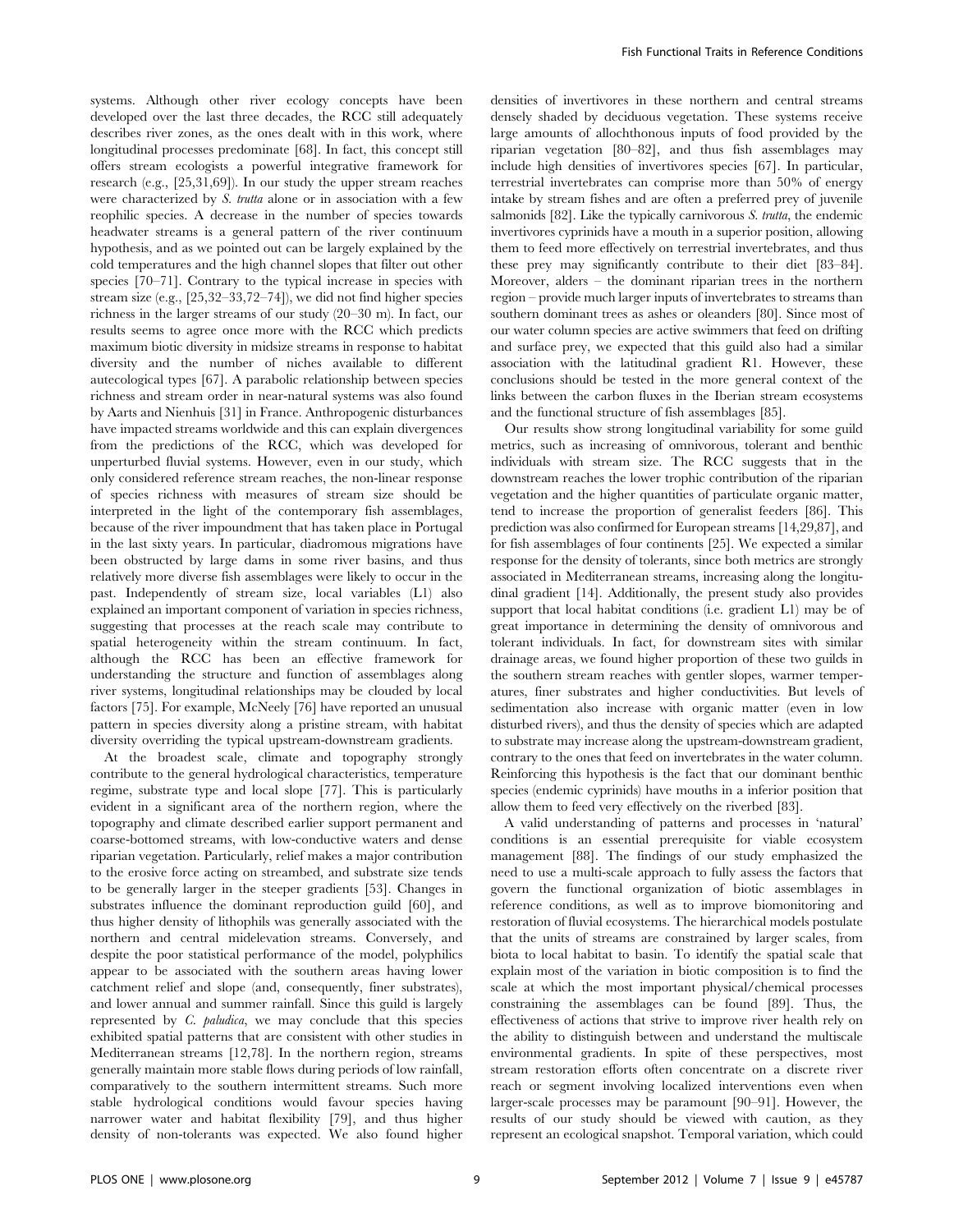not be detected by our single sampling at each site, may play a role in understanding the spatial distribution of fish guilds. Future studies should consider monitoring fish assemblages at appropriate temporal scales, to provide additional insights for understanding the environmental correlates of the functional structure of Iberian fish assemblages and their implication for river management.

#### Supporting Information

Table S1 Criteria for scoring qualitative variables related to human disturbance. Variables were scored to the degree they deviated from minimally disturbed conditions (from 1 for no deviation, to 5 for highly degraded).

(DOCX)

# References

- 1. Hillman M, Brierley G (2005) A critical review of catchment-scale stream rehabilitation programmes. Progr Phys Geog 29: 55–70.
- 2. Ricklefs RE (1987) Community diversity: relative roles of local and regional processes. Science 235: 167–171.
- 3. Lawton JH (1999) Are there general laws in ecology? Oikos 84: 177–192.
- 4. Jackson DA, Harvey HH (1989) Biogeographic associations in fish assemblages:
- local vs. regional processes. Ecology 70: 1472–1484. 5. Allan JD, Erickson DL, Fay J (1997) The influence of catchment land use on stream integrity across multiple spatial scales. Freshwater Biol 37: 149–161.
- 6. Godinho FN, Ferreira MT (1998) The relative influences of exotic species and environmental factors on an Iberian native fish community. Environ Biol Fish 51: 41–51.
- 7. Wang L, Lyons J, Rasmussen P, Seelbach P, Simon T, et al. (2003) Watershed, reach, and riparian influences on stream fish assemblages in the Northern Lakes and Forest Ecoregion, U.S.A. Can J Fish Aquat Sci 60: 491–505.
- 8. Hoeinghaus DJ, Winemiller KO, Birnbaum JS (2007) Local and regional determinants of stream fish assemblage structure: inferences based on taxonomic vs. functional groups. J Biogeogr 34: 324–338.
- 9. Esselman PC, Allan JD (2010) Relative influences of catchment- and reach-scale abiotic factors on freshwater fish communities in rivers of northeastern Mesoamerica. Ecol Freshw Fish 19: 439–454.
- 10. Grant EHC, Lynch HJ, Muneepeerakul R, Arunachalam M, Rodríguez-Iturbe I, et al. (2012) Interbasin water transfer, riverine connectivity, and spatial controls on fish biodiversity. PLoS ONE 7(3): e34170. doi:10.1371/journal. pone.0034170.
- 11. Wang L, Lyons J, Kanehl P (2002) Effects of watershed best management practices on habitat and fish in Wisconsin streams. J Am Water Resour As 38: 663–680.
- 12. Ferreira MT, Sousa L, Santos JM, Reino L, Oliveira JM, et al. (2007) Regional and local environmental correlates of native Iberian fish fauna. Ecol Freshw Fish 16: 504–514.
- 13. Pont D, Hugueny B, Oberdorff T (2005) Modelling habitat requirement of European fishes: do species have similar responses to local and regional environmental constraints? Can J Fish Aquat Sci 62: 163–173.
- 14. Logez M, Pont D, Ferreira MT (2010) Do Iberian and European fish faunas exhibit convergent functional structure along environmental gradients? J N Am Benthol Soc 29: 1310–1323.
- 15. Goldstein RM, Meador MR (2004) Comparisons of fish species traits from small streams to large rivers. T Am Fish Soc 133: 971–983.
- 16. Pont D, Hugueny B, Beier U, Goffaux D, Melcher A, et al. (2006) Assessing river biotic condition at a continental scale: a European approach using functional metrics and fish assemblages. J Appl Ecol 43: 70–80.
- 17. Higgins CL (2009) Spatiotemporal variation in functional and taxonomic organization of stream-fish assemblages in central Texas. Aquat Ecol 43: 1133– 1141.
- 18. Root RB (1967) The niche exploitation pattern of the blue-gray gnatcatcher. Ecol Monogr 37: 317–350.
- 19. Simberloff D, Dayan T (1991) The guild concept and the structure of ecological communities. Annu Rev Ecol Syst 22: 115–143.
- 20. Goldstein RM, Meador MR (2005) Multilevel assessment of fish species traits to evaluate habitat degradation in streams of the Upper Midwest. N Am J Fish Manage 25: 180–194.
- 21. Karr JR (1981) Assessment of biotic integrity using fish communities. Fisheries 6: 21–27.
- 22. Roset N, Grenouillet G, Goffaux D, Pont D, Kestemont P (2007) A review of existing fish assemblage indicators and methodologies. Fisheries Manag Ecol 14: 393–405.
- 23. Noble RAA, Cowx IG, Goffaux D, Kestemont P (2007) Assessing the health of European rivers using functional ecological guilds of fish communities: standardising species classification and approaches to metric selection. Fisheries Manag Ecol 14: 381–392.
- 24. Vadas RL, Orth DJ (2001) Formulation of habitat suitability models for stream fish guilds: do the standard methods work? T Am Fish Soc 130: 217–235.

### Acknowledgments

The authors thank Paulo Pinheiro, Rui Rivaes, Raul Arenas, Ana Geraldes and Angelo Saraiva for their assistance in the field, and Paulo Pinheiro for his assistance with GIS data processing. We thank two anonymous reviewers for critical manuscript reviews.

#### Author Contributions

Conceived and designed the experiments: JMO JMS MTF RVC. Analyzed the data: JMO PS JMS. Wrote the paper: JMO PS JMS. Collected the data: JMO JMS AT. Significant manuscript editing: AT MTF RVC.

- 25. Ibañez C, Belliard J, Hughes RM, Irz P, Kamdem-Toham A, et al. (2009) Convergence of temperate and tropical stream fish assemblages. Ecography 32: 658–670.
- 26. Marsh-Matthews E, Matthews WJ (2000) Geographic, terrestrial and aquatic factors: which most influence the structure of stream fish assemblages in the midwestern United States? Ecol Freshw Fish 9: 9–21.
- 27. Ferreira T, Caiola N, Casals F, Oliveira JM, De Sostoa A (2007) Assessing perturbation of river fish communities in the Iberian Ecoregion. Fisheries Manag Ecol 14: 519–530.
- 28. Pusey BJ, Kennard MJ (1996) Species richness and geographical variation in assemblage structure of the freshwater fish fauna of the wet tropics region of northern Queensland. Mar Freshwater Res 47: 563–573.
- 29. Oberdorff T, Guilbert E, Lucchetta JC (1993) Patterns of fish species richness in the Seine River basin, France. Hydrobiologia 259: 157–167.
- 30. Gehrke PC, Harris JH (2000) Large-scale patterns in species richness and composition of temperate riverine fish communities, south-eastern Australia. Mar Freshwater Res 51: 165–182.
- 31. Aarts BGW, Nienhuis PH (2003) Fish zonations and guilds as the basis for assessment of ecological integrity of large rivers. Hydrobiologia 500: 157–178.
- 32. McGarvey DJ, Hughes RM (2008) Longitudinal zonation of Pacific Northwet (U.S.A) fish assemblages and the species-discharge relationship. Copeia 2008: 311–321.
- 33. McGarvey DJ, Ward GM (2008) Scale dependence in the species-discharge relationship for fishes of the southeastern U.S.A. Freshwater Biol 53: 2206–2219.
- 34. CEN (European Committee for Standardization) (2003) Water quality: sampling of fish with electricity. Brussels: CEN, European Standard EN 14011: 2003 E.
- 35. INAG (Instituto da Água, I.P.) (2008) Manual para a avaliação biológica da qualidade da água em sistemas fluviais segundo a Directiva Quadro da Água -Protocolo de amostragem e análise para a fauna piscícola. Lisboa: Ministério do Ambiente, do Ordenamento do Território e do Desenvolvimento Regional. Instituto da Água, I.P.
- 36. Rivas-Martínez S, Penas A, Díaz TE (2004) Bioclimatic map of Europe: Bioclimates. Available: http://www.globalbioclimatics.org/form/bi\_med.htm. Accessed 2012 Mar 10.
- 37. Gasith A, Resh VH (1999) Streams in Mediterranean climate regions: abiotic influences and biotic responses to predictable seasonal events. Annu Rev Ecol Syst 30: 51–81.
- 38. Griffiths D (2006) Pattern and process in the ecological biogeography of European freshwater fish. J Anim Ecol 75: 734–751.
- 39. Smith KG, Darwall WRT (Compilers) (2006) The status and distribution of freshwater fish endemic to the Mediterranean basin. Gland, Switzerland and Cambridge, UK: IUCN. v +34 p.
- 40. Doadrio I (2002) Atlas y libro rojo de los peces continentales de España. Madrid: CSIC y Ministerio de Medio Ambiente. 374 p.
- 41. Ribeiro F, Collares-Pereira MJ, Moyle PB (2009) Non-native fish in the fresh waters of Portugal, Azores and Madeira Islands: a growing threat to aquatic biodiversity. Fisheries Manag Ecol 16: 255–264.
- 42. Melcher A, Schmutz S, Haidvogl G, Moder K (2007) Spatially based methods to assess the ecological status of European fish assemblage types. Fisheries Manag Ecol 14: 453–463.
- 43. Santos JM, Reino L, Porto M, Oliveira JM, Pinheiro P, et al. (2011) Complex size-dependent habitat associations in potamodromous fish species. Aquat Sci 73: 233–245.
- 44. Oliveira JM, Ferreira MT, Morgado P, Hughes RM, Teixeira A, et al. (2009) A preliminary fishery quality index for Portuguese streams. N Am J Fish Manage 29: 1466–1478.
- 45. Pont D, Hugueny B, Rogers C (2007) Development of a fish-based index for the assessment of river health in Europe: the European Fish Index. Fisheries Manag Ecol 14: 427–439.
- 46. Fame Consortium (2004) Manual for the application of the European Fish Index - EFI. A fish-based method to assess the ecological status of European rivers in support of the water framework directive. Version 1.1. January 2005.